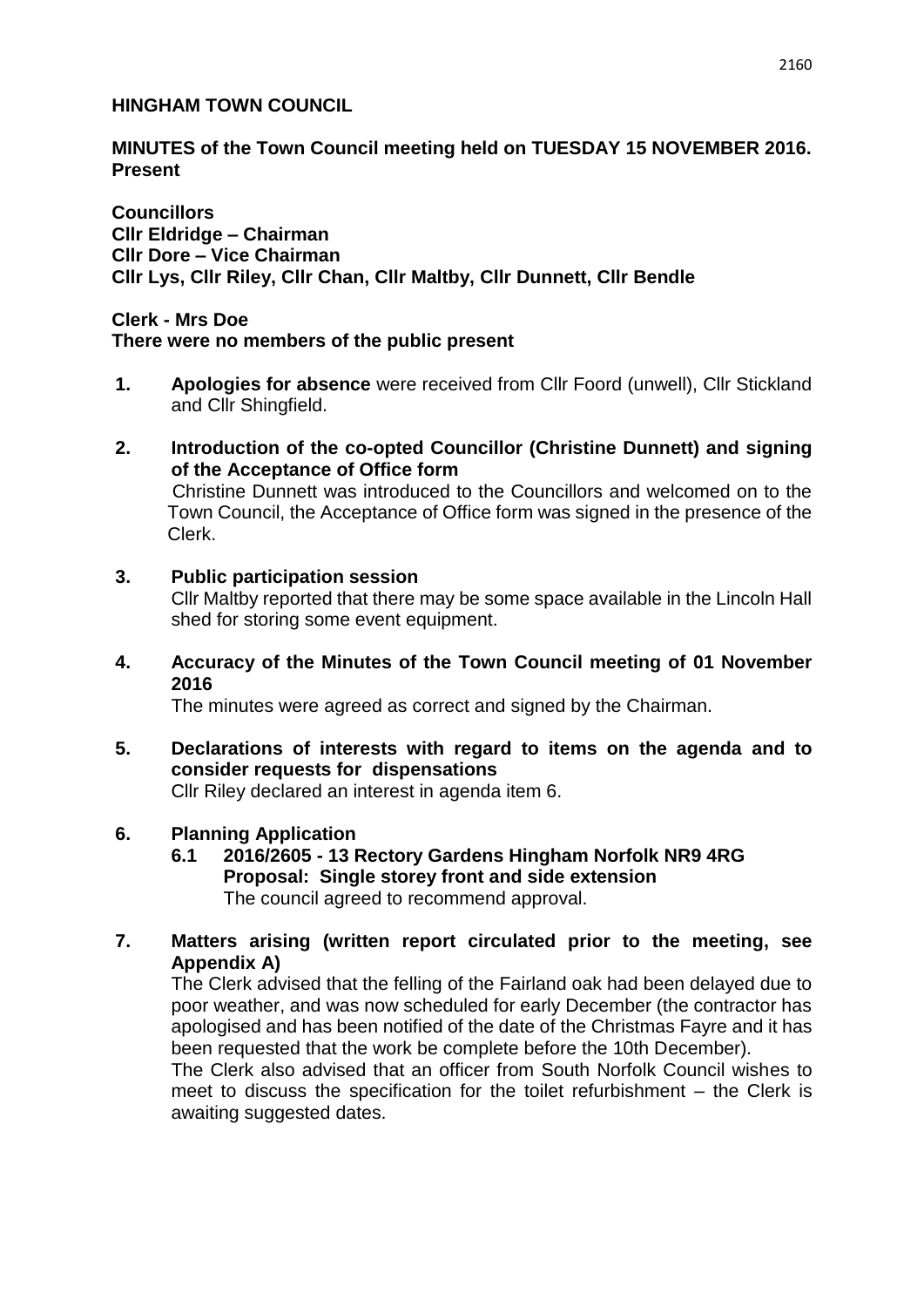## **8. Proposal for a recorded vote regarding the payment demand by PHS for outstanding charges of £427.91**

A letter had been sent to the Clerk threatening court proceeding if the payment was not made. The Chairman explained that he had taken legal advice, which confirmed that there was an implied contract and that a 90 day notice period was not unreasonable, it was also stated that the cost of any legal proceedings was likely to far exceed the amount being pursued by PHS.

It was agreed to decide the issue by recorded vote.

Members of the council (present) voting for paying the charges:

Cllrs Riley, Chan, Eldridge, Dore, Bendle, Lys, Dunnett, Maltby

Members of the council (present) voting against paying the charges: None.

A cheque made payable to PHS Group for £427.91 was written and signed.

## **9. Proposal to allow re-usable items to be purchased for events (amount not to exceed balance of the "Events Fund" – with grant funding applied for where possible)**

It was explained that the Events Working Party wished to purchase banners, lights and electric cabling (all being reusable) and that some income had already been generated from the businesses booking stalls at the "Christmas Fayre". It was agreed that the Events Working Party could purchase items, and that funding should be sourced if possible.

## **10. Proposal to purchase some new Christmas Tree lights**

It was agreed that lights could be purchased to the value of £325.00 (£400 had been allocated in the budget – the Christmas tree cost £75.00)

# **11. To consider the budget for the Financial Year 2017/18**

The draft budget was considered, it was agreed that £4000 (capital spending) should be provisionally allocated undertake repairs on the car park drain, the Clerk has sought advice from the insurance company regarding this issue as the area is not owned by the Town Council.

It was noted that the 2015/16 budget projected expenditure exceeding projected income and this trend was likely to continue therefore depleting reserves. The Clerk suggested that ways of raising income for specific projects would need to be considered, giving the example of clock restoration and maintenance. Setting up a "Friends of Hingham Cemetery" was also suggested.

Meeting ended at 8.45pm

Signed ………………………….. Chairman 06.12.16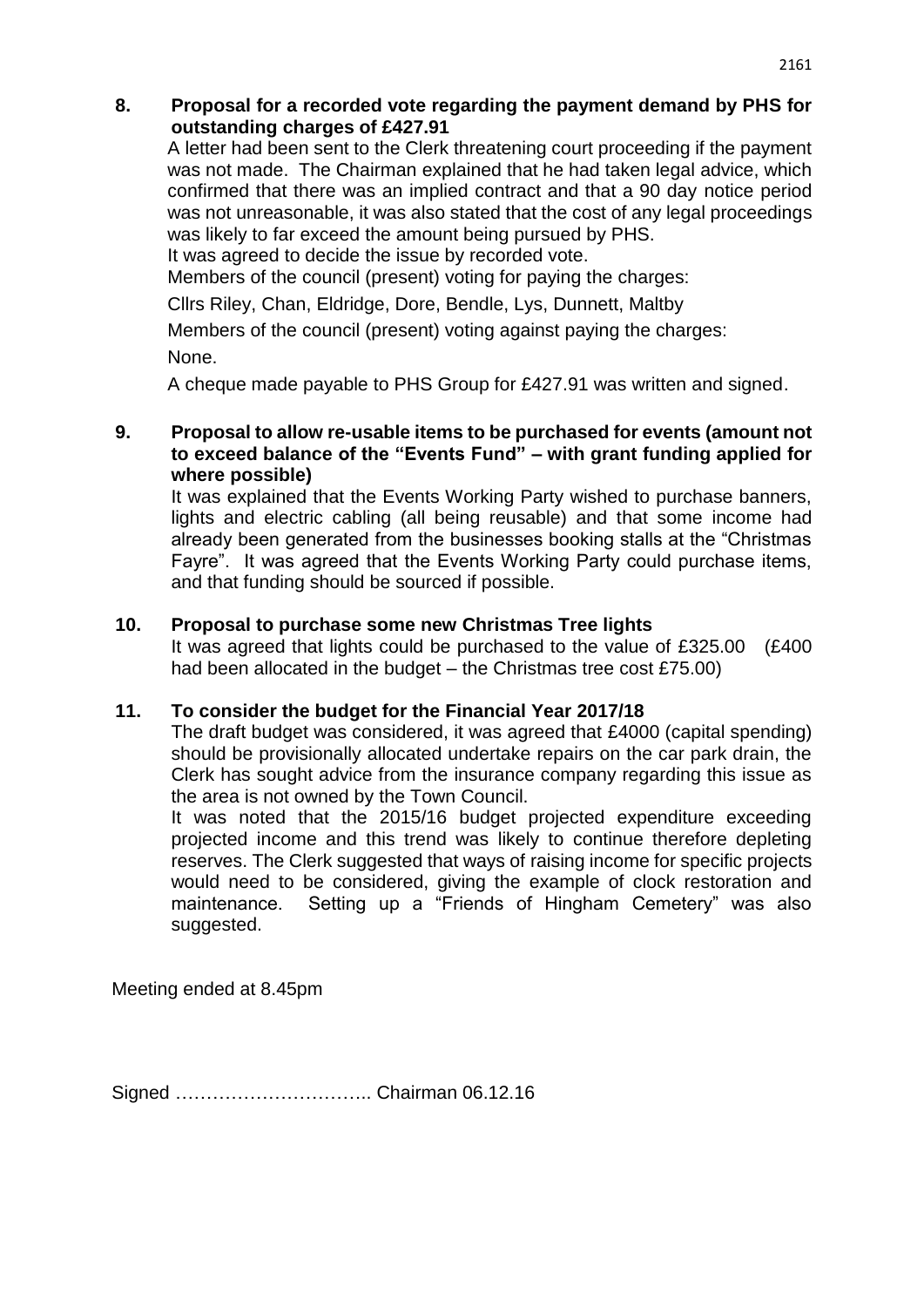|                                                                                                                             | <b>Appendix A -</b><br>2162                                                                                                                                                                                                        |  |
|-----------------------------------------------------------------------------------------------------------------------------|------------------------------------------------------------------------------------------------------------------------------------------------------------------------------------------------------------------------------------|--|
|                                                                                                                             | <b>Clerks Report for 15 November 2016</b>                                                                                                                                                                                          |  |
| Min:                                                                                                                        | <b>Update</b>                                                                                                                                                                                                                      |  |
|                                                                                                                             | Matters Arising From the minutes of the meeting on 01 October 2016                                                                                                                                                                 |  |
| 6.2                                                                                                                         | Letter to Nancy and Dennis Playford - ready to send - address needed                                                                                                                                                               |  |
| 9.3                                                                                                                         | Speedwatch forms are still awaited from volunteers.                                                                                                                                                                                |  |
| 16                                                                                                                          | Printing paper for Councillors - is now available -                                                                                                                                                                                |  |
| 20                                                                                                                          | Signage for the NCC 20mph safety scheme – a request has been sent for The Fairland sign<br>to be sited on the verge (library end) opposite Fairland garage.                                                                        |  |
| 21                                                                                                                          | Skate Park Fun Box - need to ascertain the original position/suitable position for the fun<br>box to be fixed -                                                                                                                    |  |
|                                                                                                                             | <b>OTHER UPDATES</b>                                                                                                                                                                                                               |  |
|                                                                                                                             |                                                                                                                                                                                                                                    |  |
|                                                                                                                             | http://hinghamtowncouncil.norfolkparishes.gov.uk - being added to<br>WEBSITE -<br>regularly                                                                                                                                        |  |
|                                                                                                                             | Church Yard overgrowth and tree works - work has started to clear the overgrown nettles -<br>the working party have met with Hugh Coggles from SNC – an application for work to trees in a<br>conservation area has been submitted |  |
|                                                                                                                             | Ravencroft have sent a fee proposal for the tree survey £345.00 + vat – the agreement form<br>has been returned -                                                                                                                  |  |
| Refuse left on the Toilet gardens - reported to SNC- response received asking for further<br>information<br><b>Cemetery</b> |                                                                                                                                                                                                                                    |  |
|                                                                                                                             |                                                                                                                                                                                                                                    |  |
|                                                                                                                             | <b>Horsfall/Green plots</b> – The Clerk has spoken with a member of the family, the plastic railings<br>have now been removed – the removal of the kerbing is awaited.                                                             |  |
|                                                                                                                             | The stone to mark the de consecration area - awaited -                                                                                                                                                                             |  |
|                                                                                                                             | <b>Fairland Oak --</b> work is expected to be carried out early November                                                                                                                                                           |  |
|                                                                                                                             | <b>Bench around the Lime Tree</b> in the jubilee rose garden has now been removed                                                                                                                                                  |  |
|                                                                                                                             | <b>Parish Partnership Funding</b> – the Clerk has met with the Highway engineer and discussed the<br>planned pavement - the Clerk has requested a formal quotation for the work to be carried out.                                 |  |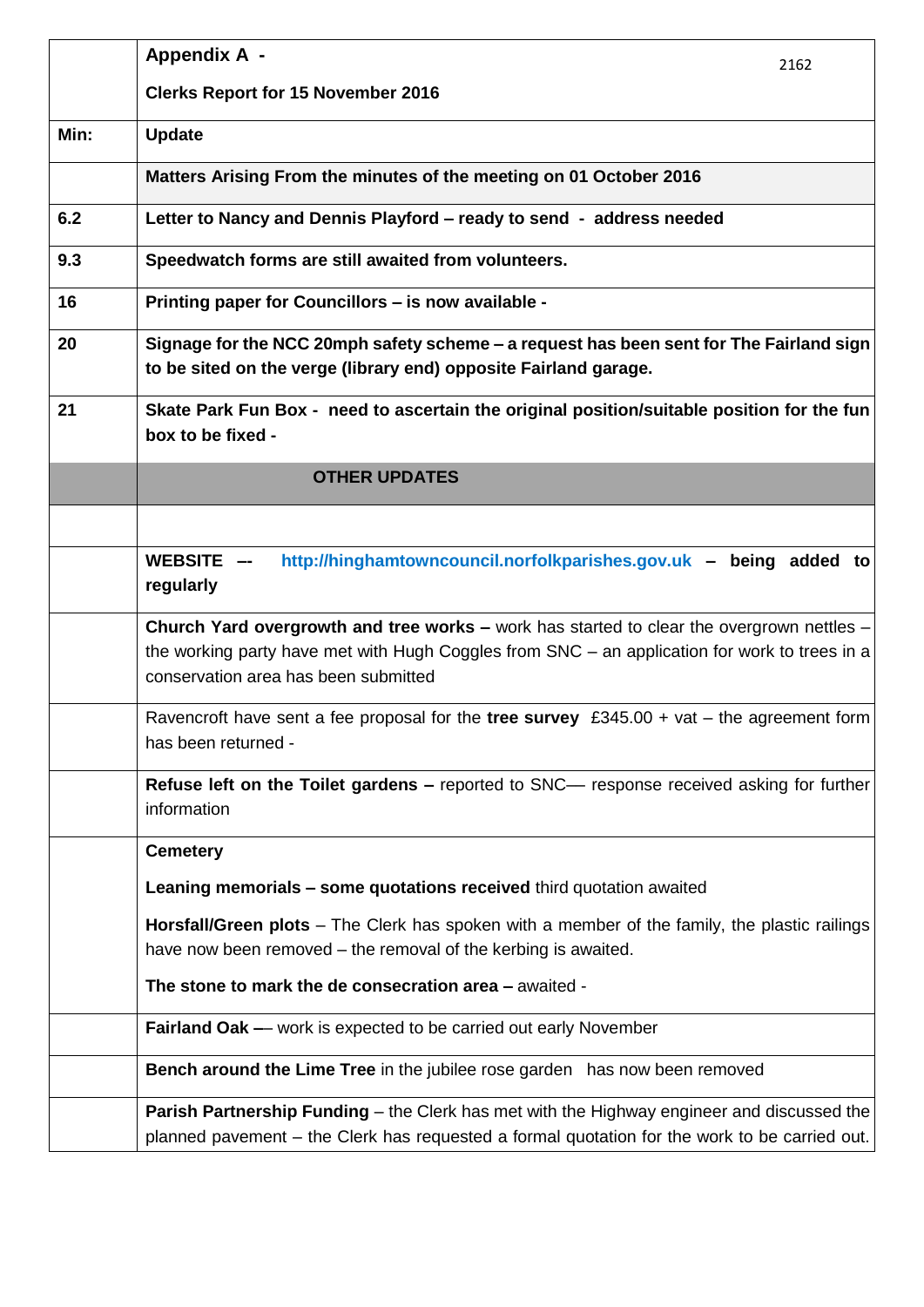| Responsibility of maintenance for the pavement once built would fall with Hingham Town Council.<br>Quotation received, application to be agreed at the meeting on 06 Dec 16              |
|------------------------------------------------------------------------------------------------------------------------------------------------------------------------------------------|
| Letter has been sent to Lorne Green Norfolk PCC regarding the police policy of not<br>enforcing 20mph speed zones, response received - to go on the agenda for 06 December 2016          |
| Highway matters -Regarding the broken directional sign on Bond Street, NCC highways to look<br>to see if they can reset it – (replacement would be with a plastic type directional arm). |
| White Lines in the Market Place and Bust Stop bay - this work has been chased again and<br>will hopefully be undertaken soon!                                                            |
| <b>SAM2 sign –</b> awaiting some advice from the insurance company prior to deploying the sign –<br>also an extra pair of hands may be required to help put the brackets up!             |
| The Clock -Peter Trett has been speaking to Colin Walton the Clock repair man has attended<br>the clock, a part has been removed for repair                                              |
| <b>OUTSTANDING ISSUES</b>                                                                                                                                                                |
| No Parking Signs – for the small green on the Fairland - suitable signs are yet to be found<br>and priced                                                                                |
| Complaint to the bank /banking arrangements - no response to date                                                                                                                        |
| Bank Account – a form needs to be signed by all signatories to link the accounts to<br>telephone banking.                                                                                |
| The location of the existing green street lights needs to be assessed to see if any existing<br>poles can be used for siting the lights                                                  |
| Lincoln Hall Driveway – laying of Tarmac Planings – date to be re-arranged with Mr<br><b>Shingfield</b>                                                                                  |
| Review/update of the Handyman's contract - to be undertaken.                                                                                                                             |
| Commemorative Plaque for the Fairland Bus shelter - To be ordered.                                                                                                                       |
| Skate Park sign quotations to be sought                                                                                                                                                  |
| Request for a clear Bus Shelter - Norwich Road - By Hops development - to be looked at<br>when the development is complete                                                               |
| Provision of outdoor Gym equipment – HPFA to update as appropriate                                                                                                                       |
| Hingham Public Toilets - Andy Sheppard has left SNC – the individual taking over his work<br>has requested a meeting to discuss the specification                                        |

2163